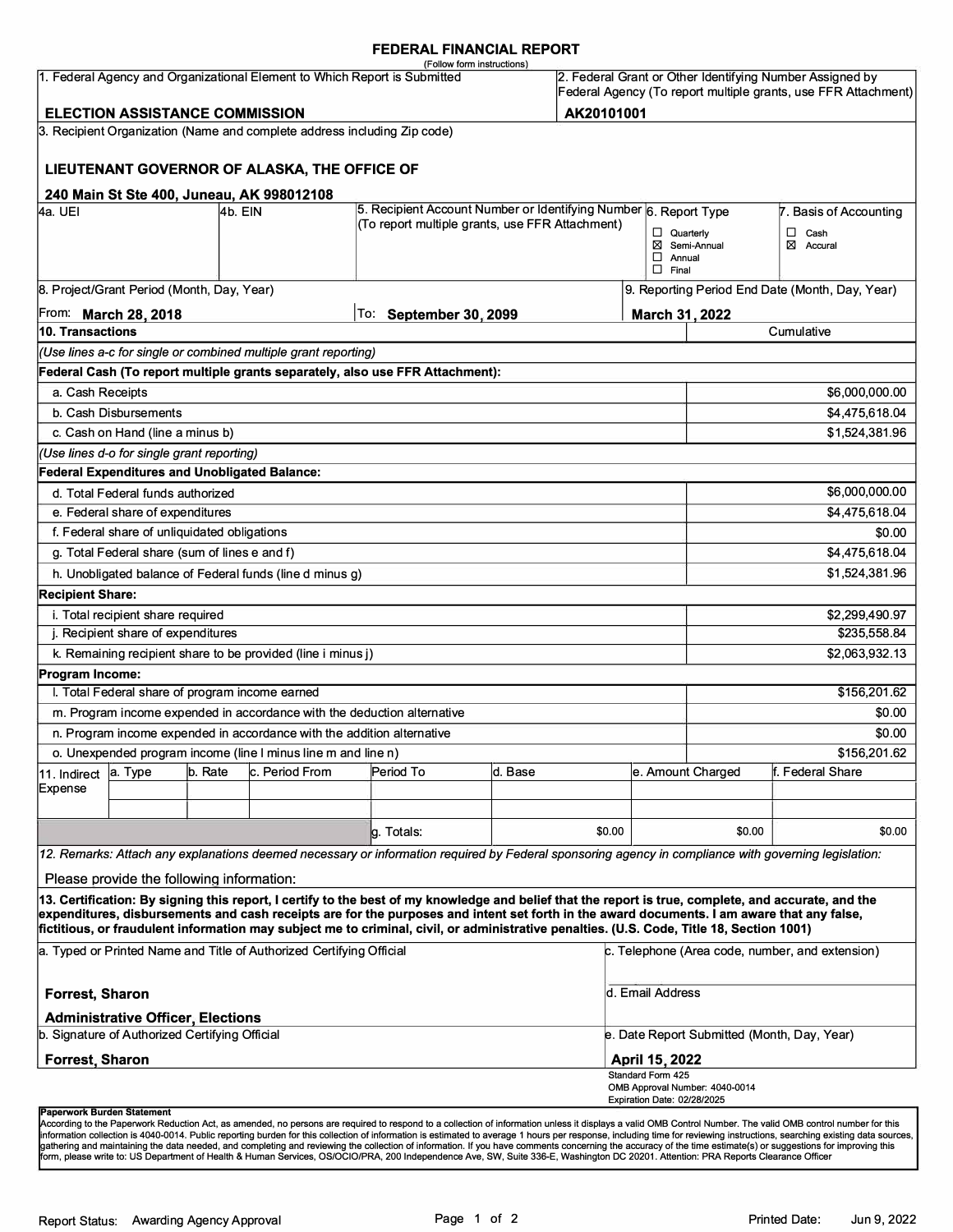|                                  | <b>FEDERAL FINANCIAL REPORT</b><br>(Additional Page)                                                                                                                                                                                                                                                |  |  |  |  |
|----------------------------------|-----------------------------------------------------------------------------------------------------------------------------------------------------------------------------------------------------------------------------------------------------------------------------------------------------|--|--|--|--|
| Federal Agency & Organization    | : ELECTION ASSISTANCE COMMISSION                                                                                                                                                                                                                                                                    |  |  |  |  |
| <b>Federal Grant ID</b>          | AK20101001                                                                                                                                                                                                                                                                                          |  |  |  |  |
| <b>Recipient Organization</b>    | LIEUTENANT GOVERNOR OF ALASKA, THE OFFICE OF                                                                                                                                                                                                                                                        |  |  |  |  |
|                                  | 240 Main St Ste 400, Juneau, AK 998012108                                                                                                                                                                                                                                                           |  |  |  |  |
| UEI                              |                                                                                                                                                                                                                                                                                                     |  |  |  |  |
| UEI Status when Certified        |                                                                                                                                                                                                                                                                                                     |  |  |  |  |
| <b>EIN</b>                       |                                                                                                                                                                                                                                                                                                     |  |  |  |  |
| <b>Reporting Period End Date</b> | March 31, 2022                                                                                                                                                                                                                                                                                      |  |  |  |  |
| <b>Status</b>                    | <b>Awarding Agency Approval</b>                                                                                                                                                                                                                                                                     |  |  |  |  |
| <b>Remarks</b>                   | Please provide the following information:                                                                                                                                                                                                                                                           |  |  |  |  |
|                                  | State interest earned (current fiscal year): -\$14,338.82<br>State interest expended (current fiscal year): \$0.00<br>Program income earned (current fiscal year): \$0.00<br>Program income earned breakdown (current fiscal year): \$0.00<br>Program income expended (current fiscal year): \$0.00 |  |  |  |  |

| <b>Federal Agency Review</b> |           |  |  |  |  |  |  |  |
|------------------------------|-----------|--|--|--|--|--|--|--|
| <b>Reviewer Name</b>         | ÷         |  |  |  |  |  |  |  |
| Phone #                      |           |  |  |  |  |  |  |  |
| Email                        |           |  |  |  |  |  |  |  |
| <b>Review Date</b>           |           |  |  |  |  |  |  |  |
| <b>Review Comments</b>       | $\sim$ 1. |  |  |  |  |  |  |  |

### Report Status: Awarding Agency Approval **Page 2 of 2** Printed Date: Jun 9, 2022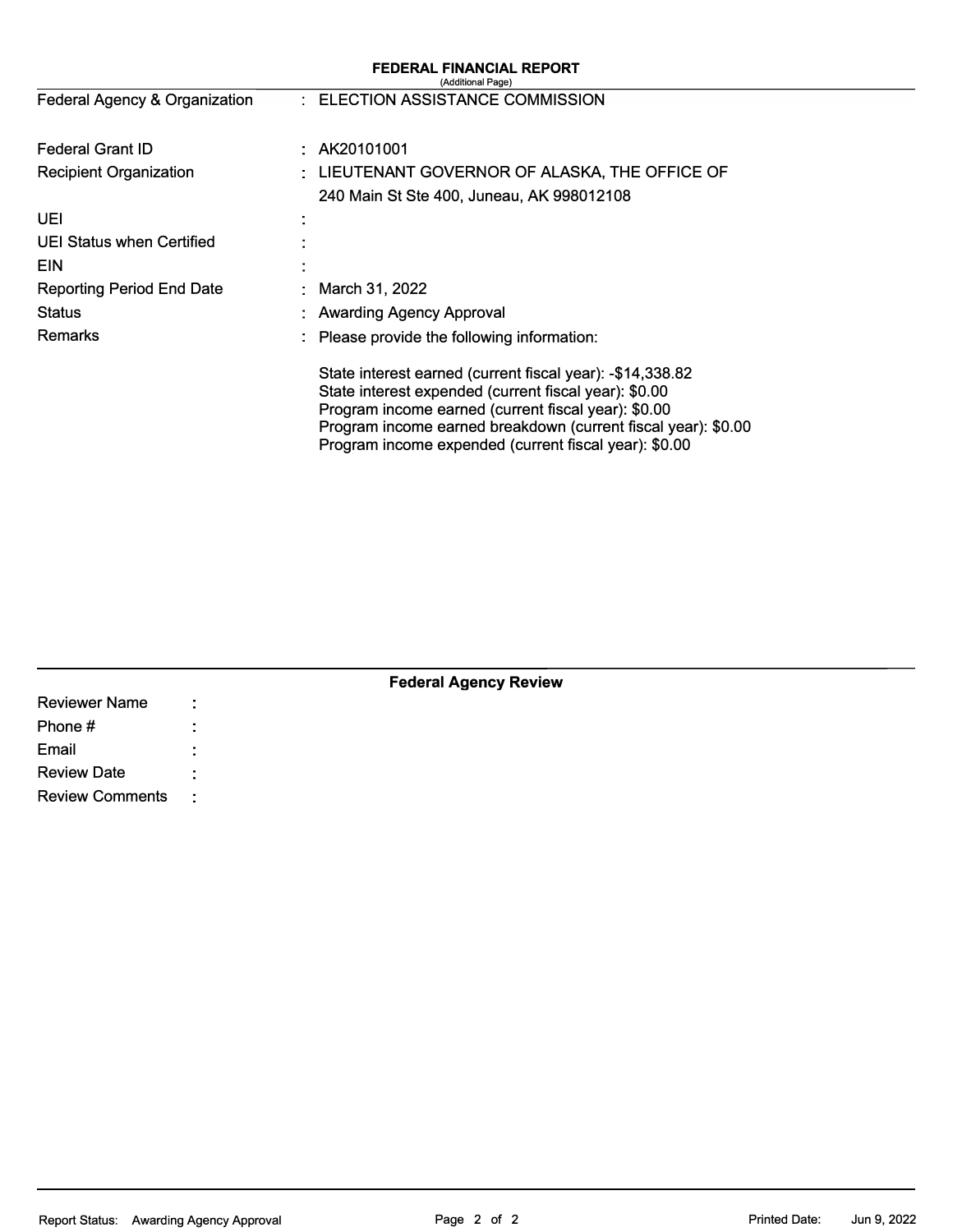# 2021-2022 EAC Progress Report

### 3. EAC Progress Report

#### **1. State or Territory:**

Alaska

### **2. Grant Number:**

AK20101001

#### **3. Report:**

Semi-Annual (Oct 1 - March 31)

#### **4. Grant:**

Election Security

#### **5. Reporting Period Start Date**

10/01/2021

#### **6. Reporting Period End Date**

03/31/2022

### 4. Progress and Narrative

7. Describe in detail what happened during this reporting period and explain how you implemented the approved grant activities in accordance with your State Plan/Program Narrative. (*Note: Your activities should align with your Grant Cost Categories Table.)*

 Cyber Security and Voter Registration Systems: Grant personnel (division) continued to work with the software vendor for the Voter Registration and Election Management System (VREMS) to further secure the voter registration system architecture, ensured continual patching of the system, systems backups, and disaster recovery. The division has completed sensor set-up with a third-party vendor who is actively performing 24/7 network monitoring and penetration testing of the VREMS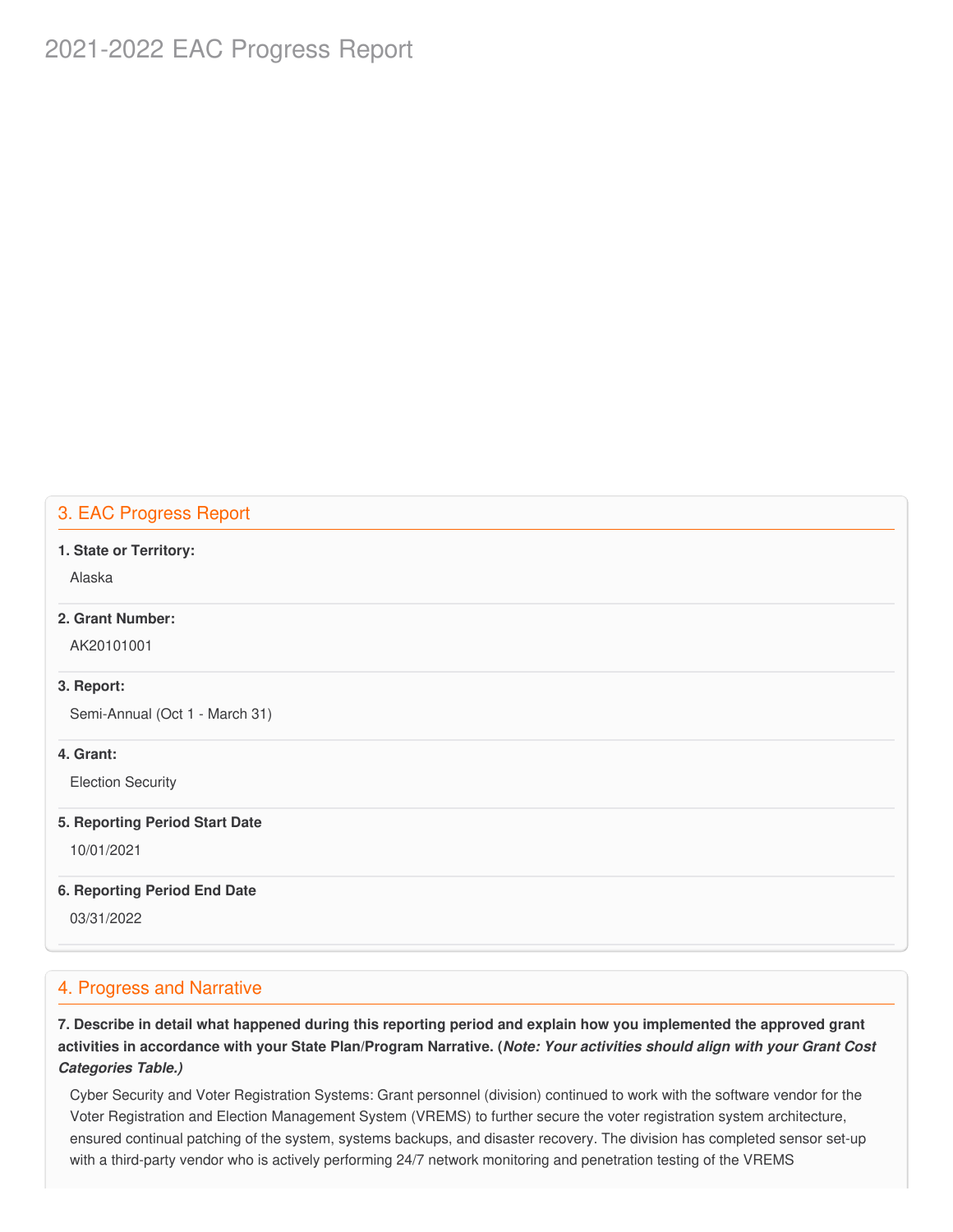environments. The Remote Vulnerability Assessment by the Cybersecurity and Infrastructure Security Agency (CISA) slated for February/January 2022 was completed. The division addressed the vulnerabilities provided in this assessment. The division continues with the development of comprehensive cybersecurity procedures policy based on the National Institute of Standards and Technology (NIST) Cybersecurity Framework. The division meets monthly to bi-monthly with the State's Governor's Information Technology (GOV-IT) and Office of Information Technology (OIT) to discuss cybersecurity matters and continues to build its cybersecurity procedures policy working with these entities.

 Overall expenses attributed to the security category were [\\$160,155.94](https://160,155.94) (federal share principal [\\$152,148.14](https://152,148.14); state share principal \$8007.80). Personnel expenses for the cyber security personnel and secondary support equaled \$[150,005.35](https://150,005.35) ([\\$142,505.08](https://142,505.08) federal share principal, \$7500.27 state match principal). Other secondary cost for items such as business supplies, equipment, and courier services were \$[10,150.59](https://10,150.59) ([\\$9,643.06](https://9,643.06) federal share principal, \$507.53 state match principal).

 The division receives weekly and monthly cyber hygiene scans offered by CISA and reviews and addresses vulnerabilities accordingly, as well as reviews and address vulnerabilities provided in the cyber hygiene scans performed by the third-party vendor. The division contracted with our escrow agent to conduct a code review to detect any vulnerabilities for remediation. The code review is currently in-progress. The division continues to participate with the State Rapid7 scans for security postures and known vulnerabilities to assist with security hardening and patch management. Expenses for the voter registration system category equaled \$34,838 (federal share principal [\\$33,096.10](https://33,096.10); state share principal \$[1,741.90\)](https://1,741.90).

 Working with GOV-IT, the division upgraded the Elections resource domain. It was secured according to CIS-hardening standards. Election workstations were established in the State of Alaska domain. The division acquired secure fire safes and key safes for division offices to secure keys and storage of critical devices. The division has acquired badge printing supplies and printer to prepare badges for elections personnel to clearly define their roles in the different areas of responsibilities during elections. The division is currently working with CISA on physical security improvements of division offices. A CISA representative has performed a walk-through of five of the seven division offices. The remaining two walk-throughs will take place in the fall. The recommendation reports are pending from the CISA representative. The division has also acquired NDAA-compliant cameras and key-card access for sensitive areas of the seven division offices. This project is currently underway.

 The division is still in the process of exploring updates to the VREMS systems platform to determine its future direction for the upcoming 10 to 15 years life.

 Communications: During this reporting period the Public Relations Manager continued to focus on educating the public about the security measures the division takes to ensure fair and accurate elections. After several meetings with some statewide organizations that serve targeted audiences, the PR Manager determined that more materials needed to be created for voters who have no access to or know how to use the internet. The PR manager developed procedures for division staff to follow when voters with limited access to the division's website contact the division about election security and have more than just a few questions that can be easily answered on the phone. The PR manager is creating packets with election security explanation documents (FAQ's, infographics, and timelines) that will be mailed to voters who otherwise could access such information. Expenses for the communications category equaled [\\$10,284.42](https://10,284.42) (federal share principal \$9770.20; state share principal \$514.22). The personnel costs equaled \$[7,719.42](https://7,719.42) and secondary software licensing costs were \$2565.

 Voting Equipment: During this reporting period the division established the ongoing annual service agreement with the vendor. Expenses for the voting system equaled [\\$288,662.81](https://288,662.81) (federal share [\\$274,229.67](https://274,229.67); state share \$[14,433.14\)](https://14,433.14)

### 8. Describe any significant changes to your program during the project, including changes to your original State  **Plan/Program Narrative or favorable developments that improved program efficiency and/or service delivery.**

 Cyber Security: Cyber Security: Election employees are now required to complete annual Cyber Security Awareness training provided by the State of Alaska and a third-party vendor. Additionally, the Division receives and reviews weekly Cyber Hygiene scans on the Voter Registration System applications. Daily network monitoring reports will be available soon.

Communications: The data exposure in late 2020 was an unplanned event that altered our original plan.

Communication resources were allocated to educate the public on security options and how to protect their confidential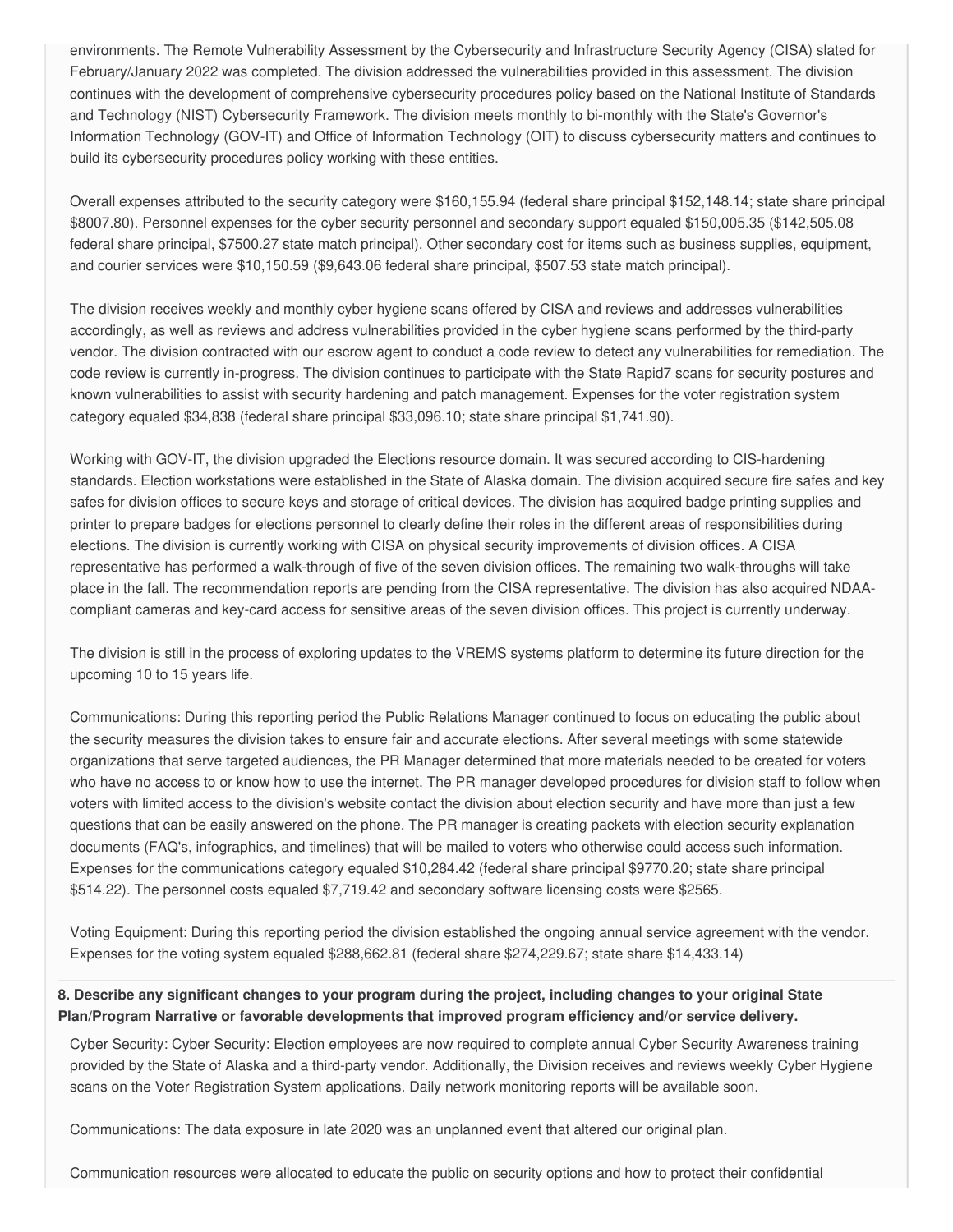#### **9. Issues Encountered:**

Describe all major issues that arose during the implementation of the project and the reasons why established goals were not met, if applicable. Address each issue separately and describe whether and how the issues were resolved. Also,  **briefly discuss the implications of any unresolved issues or concerns.**

No major issues were encountered during implementation of projects.

#### **10. Provide a description of any training conducted, including security training.**

 The Election Security Officer complete a Certified Information Systems Security Officer course. The Election Security Office is currently in the process of completing the SANS Training Program for the CISSP Certification Exam. All division staff members participated in a Knowb4 cyber security online training program. The division is gearing up for another cyber security campaign for all division staff prior to the upcoming elections. Expenses for the training equaled \$[8,555.50](https://8,555.50) (federal share \$[8,127.73;](https://8,127.73) state share \$427.78).

 The Division, along with other State stakeholders participated in the Tabletop the Vote 2021: National Election Cyber Exercise. Division employees continue to take advantage of the EI/MS-ISAC Monthly Membership call whenever possible.

#### **11. Subgrants:**

#### **Did your office provide subawards to local jurisdictions during this reporting period?**

No

#### **12. Match:**

#### **Describe how you are meeting or have met the matching requirement.**

 Match was met through two separate appropriations from the state. A first match of \$1,626,612 in general funds was appropriated in FY19 to the Election Fund as a result of a reappropriation in Ch. 19, SLA 2018, Sec. 15(b). A second match of \$600,000 in general funds was appropriated in 2020 to the Election Fund in HB 234, Section 19 (a); SB 174, Section 19 (a).

13. Report on the number and type of articles of voting equipment obtained with the funds. Include the amount expended  **on the expenditure table.**

N/A

### 5. Expenditures

### **14. Current Period Amount Expended and Unliquidated Obligations**

### **GRANT COST CATEGORIES - FEDERAL**

 Voting Equipment and Processes: : \$274230 Voter Registration Systems: : \$33096 Cyber Security: : \$152148 Voter Education/Communications: : \$9770 Training: : \$8128 Subgrants: : \$0 Unliquidated Obligations (If applicable, FFR Line 10f): : \$0 Total : \$477372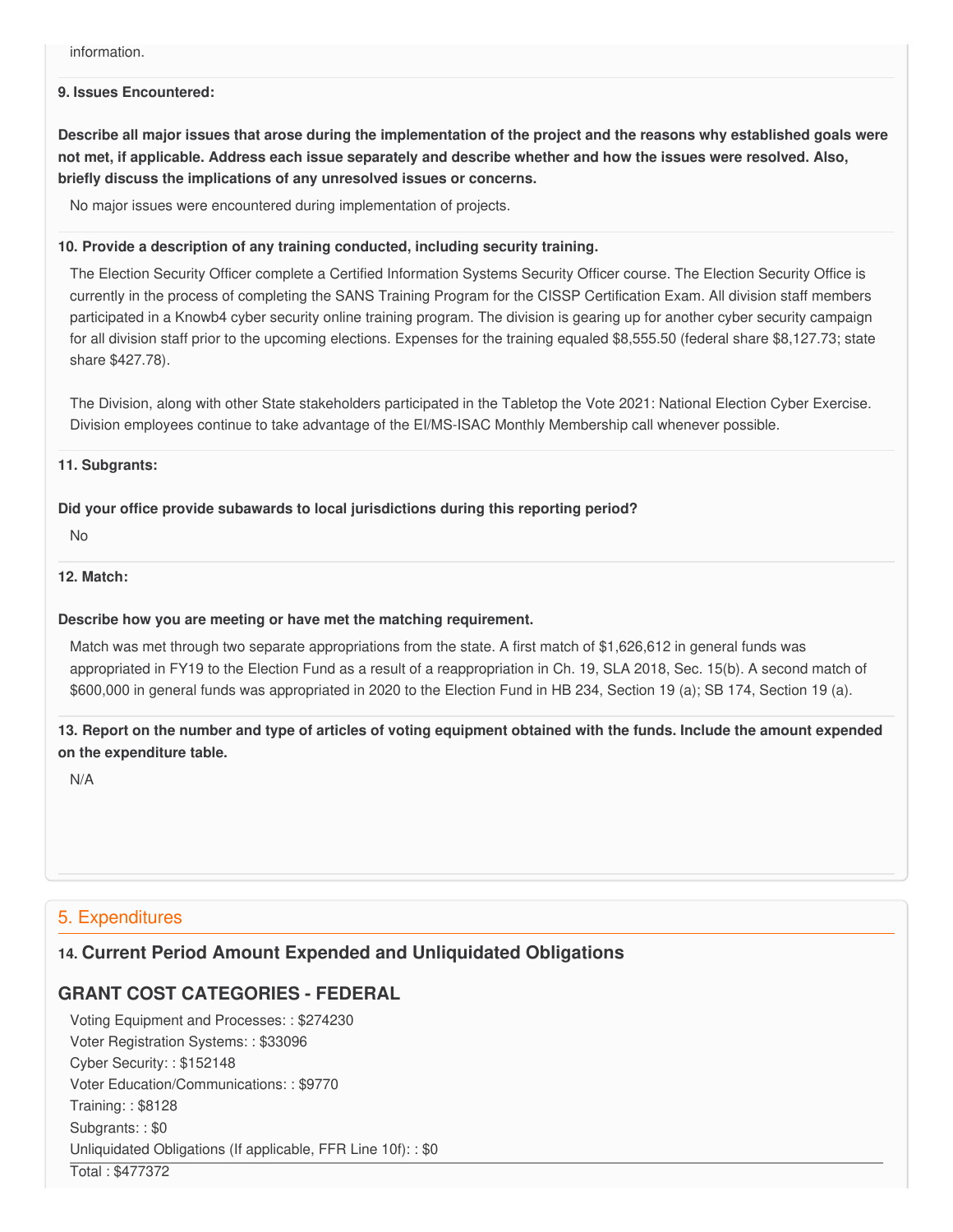#### **Comments:**

### **15. GRANT COST CATEGORIES - MATCH**

 Voting Equipment and Processes: : \$14433 Voter Registration Systems: : \$1742 Cyber Security: : \$8008 Voter Education/Communications: : \$514 Training: : \$428 Subgrants: : \$0 Unliquidated Obligations (If applicable, FFR Line 10f): : \$0 Total : \$25125 **Comments:**

## 7. Expenditures

#### **16. Confirm Total Grant Expenditure Amounts**

Federal : \$477372

Match : \$25125

Total : \$502497

 **OMB CONTROL NUMBER: 3265-0020**

### 8. Certification

 **Name and Contact of the authorized certifying official of the recipient.**

#### **First Name**

Sharon

#### **Last Name**

Forrest

#### **Title**

Administrative Officer

#### **Phone Number**

**Email Address**

 **Signature of Certifying Official:**